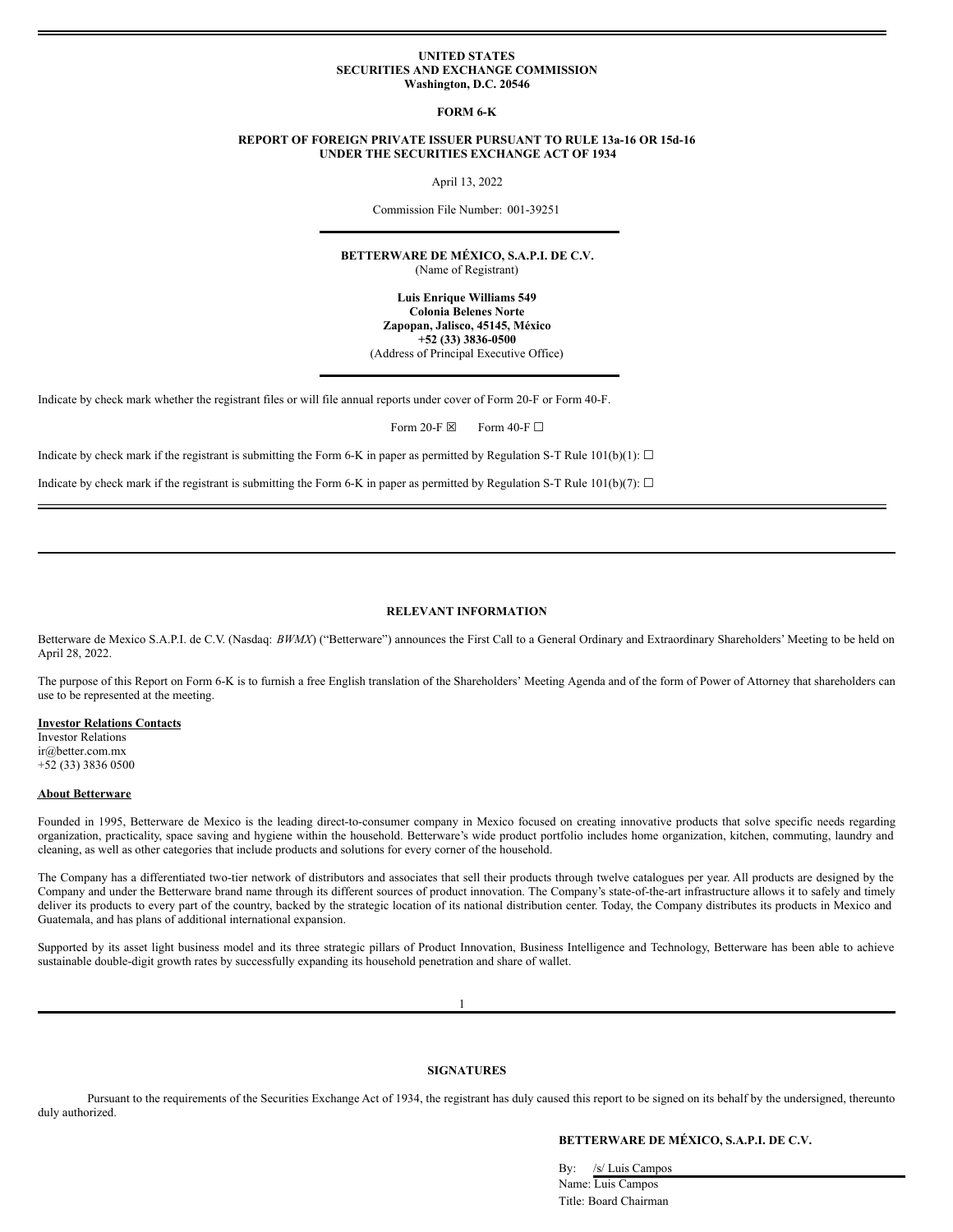**Exhibit Index**

| Exhibit No. | <b>Description</b>                                    |
|-------------|-------------------------------------------------------|
| 99.1        | Agenda for the General Ordinary Shareholders Meeting. |
| 99.2        | Form of Power of Attorney                             |
|             |                                                       |

2

3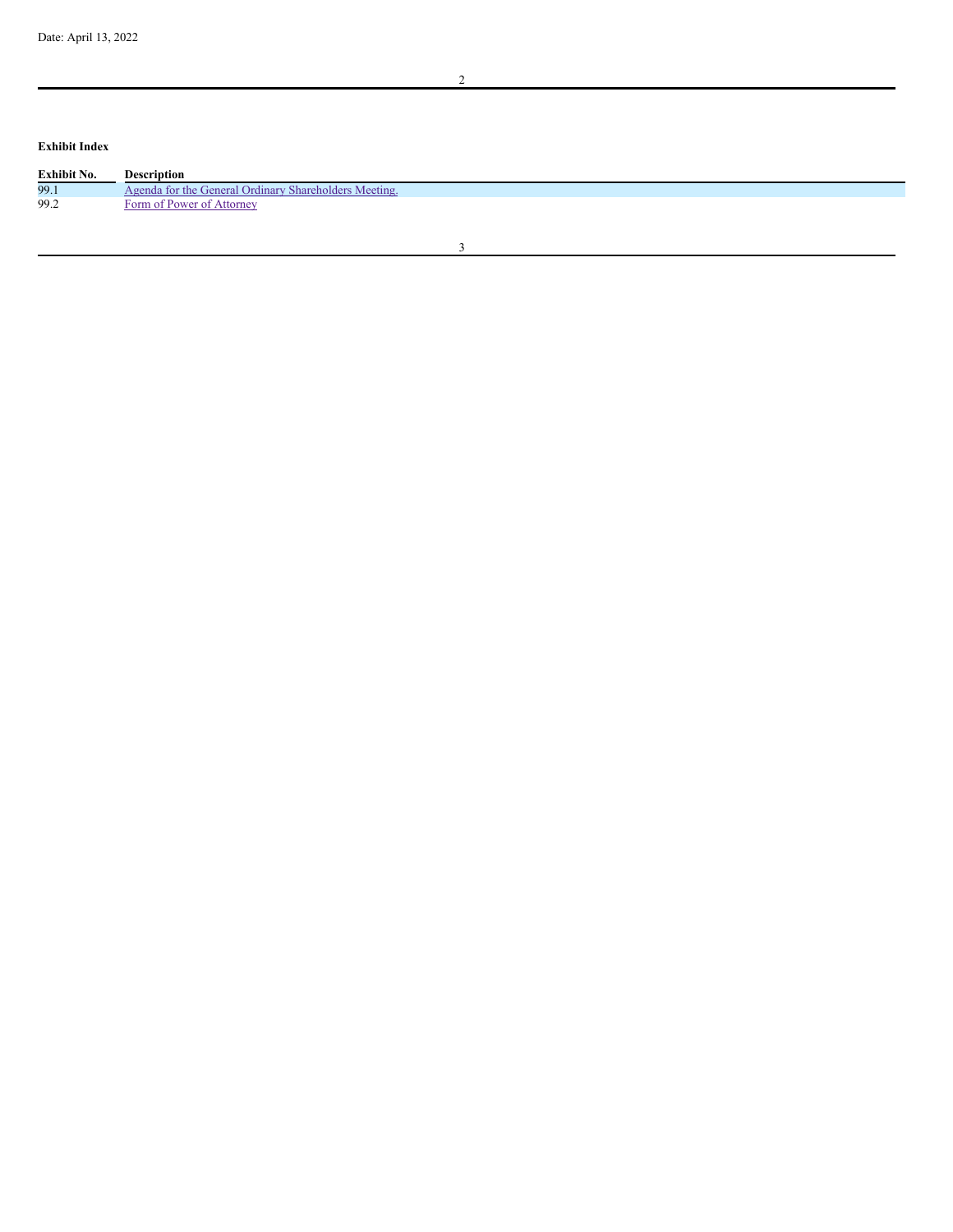

# **BETTERWARE DE MÉXICO, S.A.P.I. DE C.V.**

# **FIRST CALL**

# **GENERAL ORDINARY SHAREHOLDERS' MEETING**

<span id="page-2-0"></span>I, the undersigned, in my capacity as Secretary of**Betterware de México, S.A.P.I. de C.V.** (the "**Company**"), pursuant to Clause Thirtieth of the Company's bylaws, and in accordance with the provisions of Articles 183 (one hundred eighty-three), 186 (one hundred eighty-six), 187 (one hundred eighty-seven) and other provisions of the General Corporations Law, hereby summons the shareholders of the Company, on first call, to an Ordinary General Shareholders' Meeting of the Company, to be held on April 28, 2022 beginning at 15:00 hours, at the Company's registered office, specifically at Av. Paseo Royal Country 4596, Torre Cube 2, 16th floor, Fraccionamiento Puerta de Hierro, Zapopan, Jalisco, 45116, Mexico (the "**Meeting**"), to address the matters contained in the following:

### **AGENDA**

- 1. Presentation, discussion and, if applicable, ratification of the report of the Company's external auditor for the fiscal year from January 1, 2021 to December **31, 2021.**
- 2. Discussion and, if applicable, approval of the payment of dividends, on account of the profits generated during the 2021 fiscal year.
- 3. Appointment, removal and, if such is the case, ratification of the appointments of the members of the Board of Directors of the Company.

## **4. Appointment of special delegates to formalize the resolutions adopted at the Meeting.**

The shareholders of the Company, in order to be entitled to attend the Meeting, must obtain an admission pass, which will be issued and delivered by the Secretary of the Board of Directors of the Company at the address indicated herein, up to and including the fourth business day prior to the Meeting, in the following terms:

- a. Shareholders must be registered, either in the Company's Share Registry Book, or prove ownership of shares or certificates in accordance with the provisions of Articles 290 and 293 of the Securities Market Law and the Company's bylaws, i.e., through the certificates of deposit issued by the depository institutions where the shares they own are deposited. The shareholders' registry will remain closed from the third business day prior to the Meeting and on the day of the Meeting.
- b. The shareholders must deposit their stock certificates, mentioned in (a) above, at the offices of the Company indicated herein, or at any national or foreign depository institution, and must present to the Company the corresponding certificate of deposit, which must be issued for such purposes, by the institution that holds such securities in favor of the shareholders.
- c. Shareholders may attend the Meeting in person or may be represented by the authorized person or persons by means of a proxy form in terms of Article 49, Section III of the Securities Market Law, or by any other form of representation granted in accordance with the Law; therefore, shareholders must, if applicable, in addition to the proof of deposit mentioned in item (b) above, attach the proxy form referred to in this paragraph, which may be requested at the address indicated below or by e-mail to the following address: Reynaldo.Vizcarra-Mendez@bakermckenzie.com.
- d. Likewise, shareholders who maintain custody of their shares through brokerage firms and other financial intermediaries are reminded that, for purposes of obtaining the admission pass, they must submit the list of holders issued for such purpose by such financial intermediary, which must contain the name, address, nationality of the shareholders and number of shares they represent, duly signed by the officer responsible for issuing such list.

*English translation for reference purposes only.*

The shares that the shareholders or their representatives deposit with the Secretary of the Board of Directors of the Company, in order to have the right to attend the Meeting, shall not be returned until after the Meeting has been held.

Notice is hereby given that the proxy forms, admission passes and supporting documentation that will serve as the basis for the discussion of the matters listed in the Agenda, will be available to the shareholders at the offices located in this Secretary's Office, as of this date from 9:00 a.m. to 2:00 p.m. and from 4:00 p.m. to 6:00 p.m. on business days; as well as electronically upon written request sent to the following e-mail address: Reynaldo.Vizcarra-Mendez@bakermckenzie.com.

It is communicated that adequate measures will be taken to take care of the prevention protocols due to the health contingency and that the venue where the Meeting will be held will be sufficiently large for attendees to keep a healthy distance.

We will communicate in a timely manner in the event that any legal provision is issued that leads us to modify the content of this call for proposals.

April 8, 2022

**Reynaldo Vizcarra Méndez** Secretary of the Company